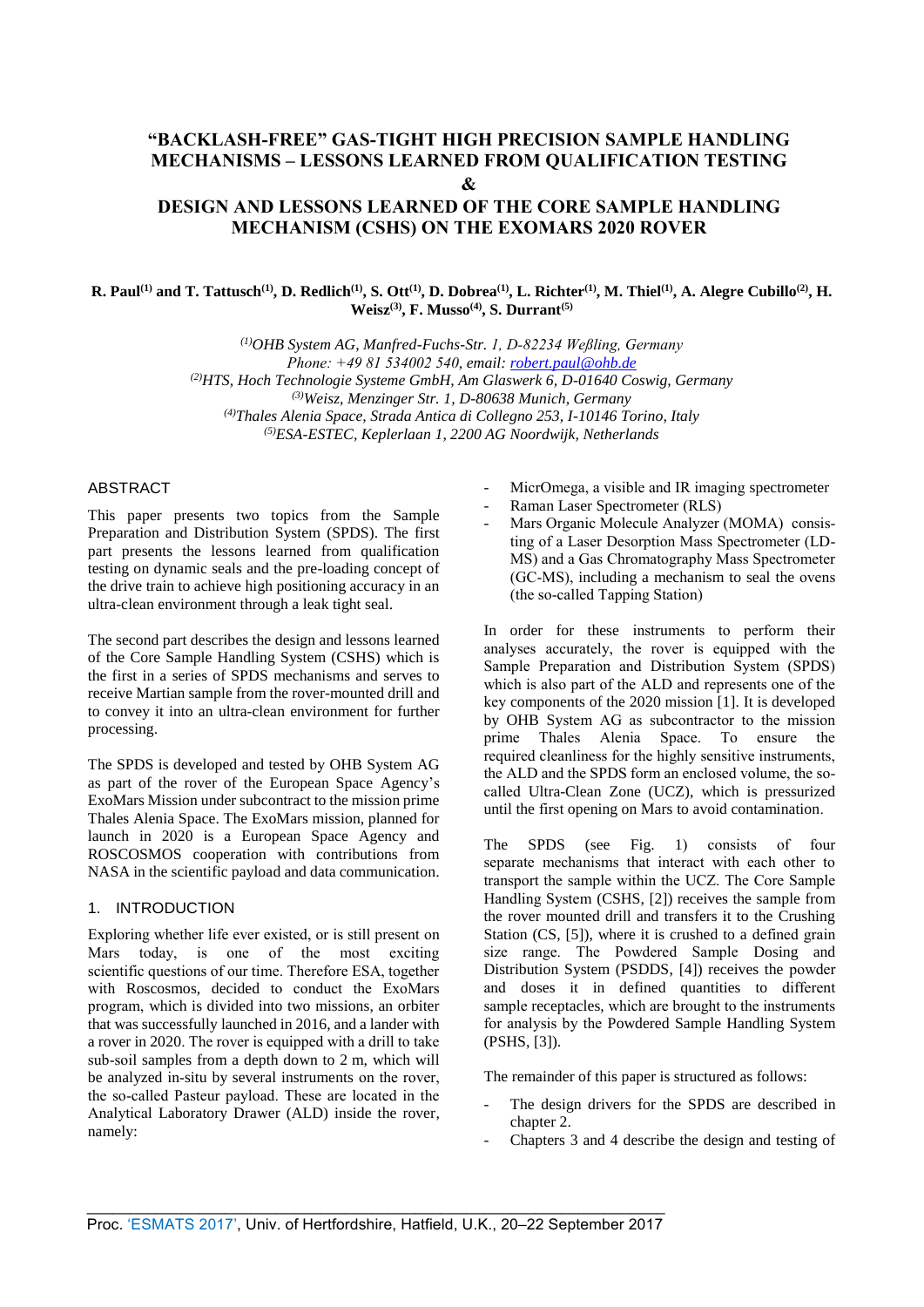the dynamic seals used in the SPDS focussing on the lessons learned obtained during the qualification process.

- Chapters 5 and 6 provide the design description of the preloaded drive train and the results of the testing focussing on lessons learned.
- Chapters 7 and 8 present the CSHS design and the lessons learned during the integration and the qualification test campaign.
- Lastly, Chapter 9 contains a short summary providing the lessons learned and a short outlook regarding the SPDS



Figure 1. SPDS FM CAD model

## 2. DESIGN DRIVERS

The design drivers for the SPDS can be divided into four main groups:

- Design drivers originating from sample properties and sample handling
- Design drivers imposed by the instruments
- Design drivers derived from the cleanliness and contamination control requirements of the mission and the sensitive instruments
- Design drivers imposed by the planetary environment on Mars

The first group of design drivers all require a certain robustness of the mechanisms against existing sample and dust. As the samples received from the drill can vary from almost solid cores over broken pieces to regolith, the SPDS needs to be able to process a large variety of samples independent of their state and constitution.

The second group of design drivers are imposed by the instruments and their needs for sample preparation and presentation. Besides the required grain size range, a certain flatness of the presented sample and a defined sample quantity, one of the major requirements is the positioning performance for correct sample presentation. In the case that an optical instrument discovers an interesting grain within its field of view on the refillable container of the PSHS, the aim is to subject this one grain to a subsequent series of investigations by different instruments. To achieve this, the sample receptacle has to be positioned with an accuracy of  $\pm 100$  um on its diameter of 240 mm, which is equivalent to an angular accuracy of 0.05 degrees. To perform a complete analysis of particular interesting

areas of the sample, the instruments need to scan it in steps of 20 μm, requiring a command resolution of 0.01 degrees (see [6]).

The third group of major design drivers is imposed by the cleanliness and contamination control demands raised by the mission itself, and the sensitivity of the instruments. It shall by all means be avoided that any kind of contamination originating from earth leads to false measurements by the instruments. As that could invalidate all potential findings on Mars a maximum contamination of 0.03 spores per square meter and maximum 50 ng contamination level per gram of Martian sample delivered to ALD Scientific Instruments are imposed on the hardware. For this reason, an UCZ was implemented in which the SPDS mechanisms shall operate.

To keep contamination out, this UCZ needs to be pressurized from the moment of its closure during integration in a highly clean environment (ISO3 AMC-9 (or) glove box, developed by and located in Thales Alenia Space, Torino premises) until first opening on Mars. Since actuators as well as sensors and other electrical components are a high source of contamination, SPDS actuators and electronics are not allowed inside the UCZ. This calls for dynamic feedthroughs that on the one hand need to be gas-tight and, on the other hand, need to avoid high parasitic torques to allow smooth motion and a low system weight. These are two challenging requirements that drive the need for an optimized compromise to be able to meet requested performance within the allocated resources. Furthermore all structural parts of the mechanism that enclose the UCZ need gas-tight seals on their interfaces requiring a stiff structure with a minimum number of internal interfaces.

Other origins of contamination are different types of materials or coatings. Basically the only material group accepted inside the UCZ is metals. When unavoidable a very limited use of specific polymers and low temperature grease is allowed. Also the choice of coating is limited by several factors such as the chemical compatibility to the instrument requirements, as well as the demanded robustness and surface roughness ( $Ra = 0.1 - 0.2 \mu m$  maximum for all surfaces in contact with sample) to be compliant to the ultracleaning procedure, which includes bake-outs, ultrasonic baths with different solvents,  $CO<sub>2</sub>$  snow-cleaning and a sterilization process.

Last but not least, the environmental conditions on Mars impose several restrictions on the design, such as the operative temperature range of -60 °C to +40 °C, and the dry low-pressure  $CO<sub>2</sub>$  atmosphere. In contrary to the sterile vacuum in which most space mechanisms operate, the sample processing produces a very dusty environment, imposing many challenges for the mechanisms tribological elements. The dry atmosphere causes additional triboelectric charging of the particles which can cause them to stick to all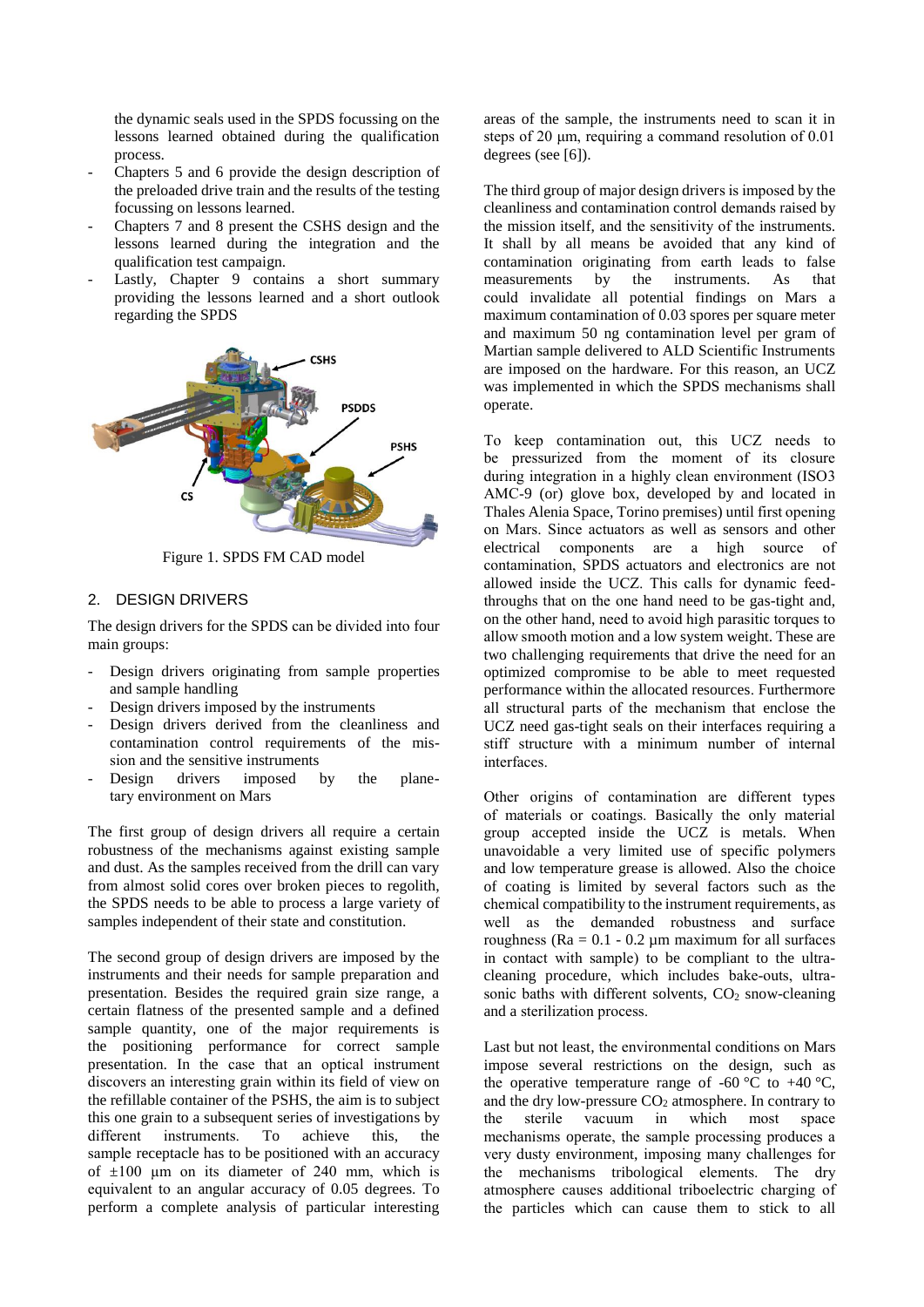surfaces they come in contact with. The UCZ is thus converted into an extremely dirty (but uncontaminated) environment during sample handling.

#### 3. DESIGN OF THE DYNAMIC SEALS OF THE SPDS TO ACHIEVE GAS-TIGHTNESS

As mechanism interaction with sample shall take place encapsulated inside the UCZ with all major contamination sources such as actuators and sensors remaining outside of this zone, all drive trains require a leak-tight dynamic feed-through with very low resistive torque. The leak tightness needs to be maintained over the entire temperature range from -60 $^{\circ}$ C to +70 $^{\circ}$ C for a delta pressure of 100mbar Helium. This leak tightness shall be maintained even after mechanism actuation. To realize this, the SPDS is equipped with dynamic seals consisting of the low temperature Braycote 601EF grease that fulfills the sealing function, placed either inside a reservoir or a labyrinth, and using PTFE rings preloaded with springs to keep the grease in position. The SPDS hosts three different types of dynamic seals:

- Radial seals for small shafts ( $\varnothing$  6 10mm)
- Radial seals for large shafts ( $\varnothing$  60mm)
- Axial seals for large shafts  $(\emptyset 100 \text{mm})$

The design of an example small radial seal can be seen in Fig. 2 Two U shaped PTFE seals, pre-loaded with pretensioning springs inside, are hosted in the static housing. They work as limitation for the grease reservoir, which is filled by a radial hole. During the filling the shaft is rotated to ensure proper filling of the reservoir until grease exits the radial exit hole of the reservoir. Prior to this filling, also the U shaped PTFE geometry is filled with grease, which needs to be done with high precautions to avoid air bubbles that may, in a vacuum, destroy the sealing function.



Figure 2. Design of "small" radial dynamic seal

A slightly different sealing solution is applied for the large shaft seal where the limited design envelope did not allow for a large grease reservoir. Here the two PTFE seals enclose a labyrinth filled with grease (see Fig. 3). As the rotational speed is very low  $( $0.5$  rpm) this$ solution maintains its leak tightness under motion and all environmental conditions. The sealing rings have a very low stiffness to minimize the parasitic torque. This is acceptable because the sealing function is entirely realized by the grease.

The third seal type is an axial dynamic seal and realized by one single (axial) PTFE ring and a more complex labyrinth to keep the grease in position (see Fig. 4). These solutions work with differential pressures up to 0.22 bar (proof pressure) without degradation and for speeds lower than 0.5 rpm. The resistive torque of the order of 2 Nm is small compared to the size of the sealing.



Figure 3. Design of "large" radial dynamic seal



Figure 4. Design of axial dynamic seal

Other sealing methods such as O-rings or polymeric seals supported by springs had to be discarded due to the relatively high parasitic torques and the limitations imposed by the mission on the material selection for the UCZ. Breakable seals were ruled out since they do not allow motion of the mechanism for testing and lose entirely their sealing function after breakage, so contamination from the drive-train and the interior of the rover would be able to pass through it. In addition, the breaking could create particles that constitute additional contamination. Also magnetic feed-throughs had to be dismissed because they cannot provide sufficient accuracy and strength within the available envelope and mass budget to achieve the required accuracy. [3]

#### 4. QUALIFICATION TESTS AND LESSONS LEARNED OF THE DYNAMIC SEALS

The extensive qualification test campaigns of each of the SPDS subsystems provided several lessons learned:

- Each seal type/arrangement requires a suitable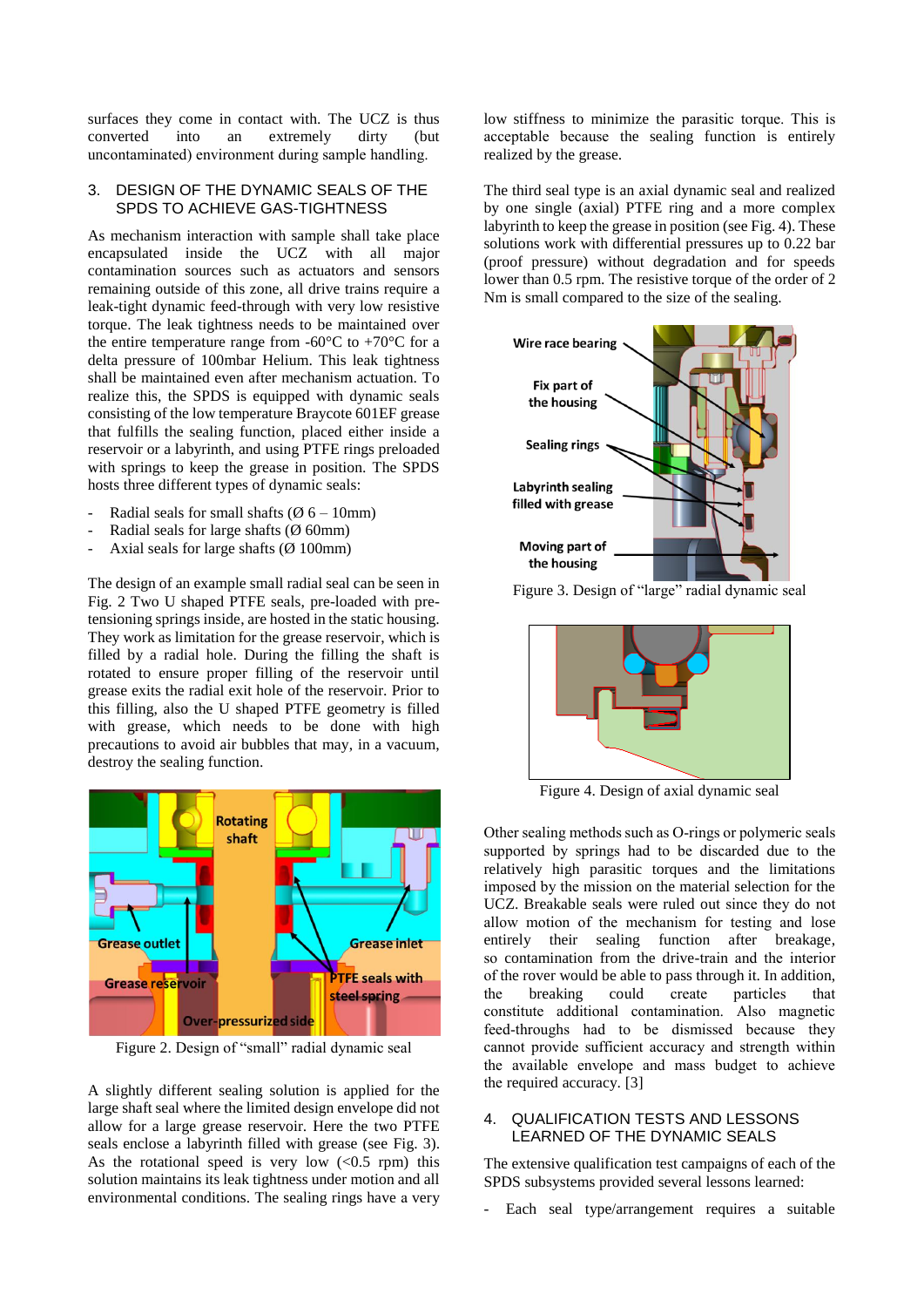breadboard with flight seals, correct grease and flight like geometry (and tolerances) to test its suitability in an early stage and to investigate the ideal integration procedure as this is a key point regarding its functionality and reliability

- In case a bake-out is required, a suitable procedure can avoid any alterations of the seal rings or the grease by the bake-out process that would lead to an impact on the seal performance.
- Radial seals for small shafts require a grease reservoir which is radially filled. Axial filling can often lead to enclosed air bubbles that later destroy the leak tightness.
- However, air bubbles are critical to all seals and need to be avoided as far as possible
- Fill the PTFE seals with grease prior to integration and put them in vacuum to remove trapped air.
- Already avoid air bubbles inside the syringe by putting it under vacuum (grease volume can shrink up to 50%).
- Use as much grease as possible during the integration to guarantee a good filling of the sealing, but while doing so, ensure that the grease does not exit the system at undesired locations (e.g. enters adjacent bearings)
- Especially the larger radial seal rings require suitable chamfers to avoid damage during integration. In case this is not possible the orientation can be switched as long as the delta pressure (100 mbar for SPDS) is quite low.

During the qualification test campaign each mechanism sub-system was tested individually. As each mechanism contains several static and dynamic seals, only the overall leak rates can be measured. Anyhow, as long as design guidelines for static seals are met, the dynamic seals provide the largest contribution to the detected leak rate.

Exemplary plots for the leak rate under different qualification temperatures can be seen in Fig. 5. The most critical temperatures regarding the leak performance are high temperatures as the grease is less viscous and therefore more permeable for Helium. However, the most critical temperature from functionality point of view are low temperatures. Tests proved that any problems within the design or the integration of the seal will reveal themselves most likely at minimum temperature. On the other hand, if a seal works, also the leak rate is much lower than for high temperatures – even during and after motion.

#### 5. DESIGN OF THE PRE-LOAD DEVICES OF THE SPDS TO ACHIEVE POSITIONING PERFORMANCE

Several project constraints lead to the necessity of a pretorque device over several gear stages:

- To reduce possible contamination, the use of sensors is prohibited inside the UCZ (and therefore on the output shafts).
- The Instruments require a very high positioning accuracy to subsequently investigate selected sample

grains.

The target is to keep the electronics as robust and therefore simple as possible which prohibits the use of complex high-performance sensors





Due to the reasons mentioned above, a design is required that can provide a position accuracy of 0.01deg with an encoder located on the motor shaft that has a resolution of 45deg. This is achieved by pre-torqueing three planetary gear stages encapsulated in a gear-box provided by Maxon and two spur gear stages, one driving the output shaft and the other one hosting the pre-torque device. The total gear ratio is 13876.5:1 reducing the encoder resolution to 0.004 deg on the drive-train output shaft.

The pre-torque device (see Fig. 6) consists of two gears located on the output shaft of the actuator, that are pretorqued with a leg spring in opposing directions. One of them is fixed on the actuator output shaft and the other one can be subjected to relative motion. Each meshes with one of the gears on the input shafts of the two adjacent gear-boxes. The output shafts of the gear-boxes are also equipped with spur gears that mesh with the same internal ring gear to sum up the previously separated torques again. During integration the internal ring gear is fixed and both gears on the actuator output shaft are rotated in opposing directions until all backlash of the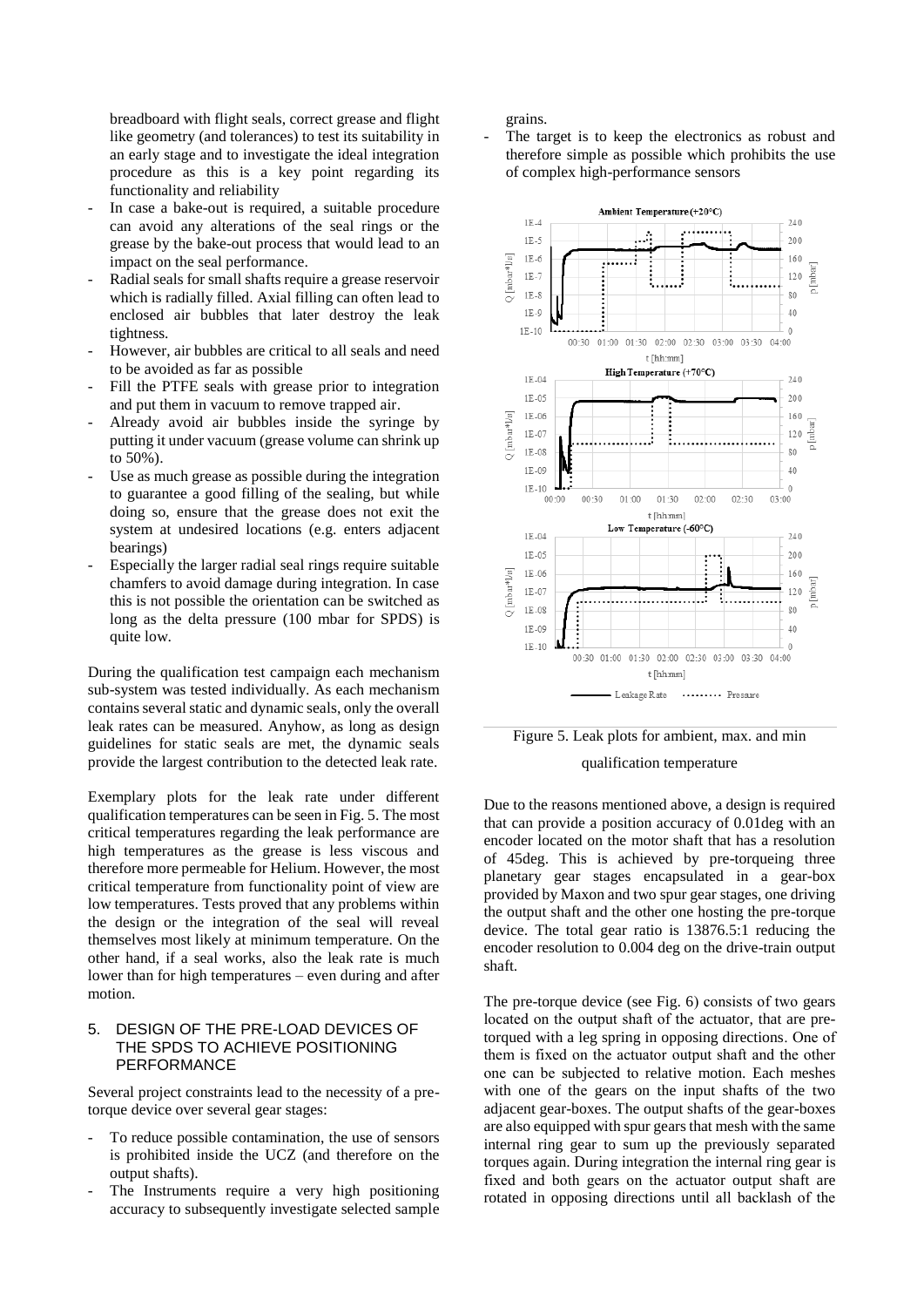gear stages in between is removed. Subsequent to this a pre-torque is set by tensioning a leg spring between the spur gear that is connected to the actuator and the pretorque cap whose position relative to the free spur gear is fixed with screws. When the desired pre-torque is set, the device can be locked with the central screw. This locking ensures that the pre-torque is set to a constant value and not dependent on the spring elasticity. [3]



Figure 6. Pre-torque Device.

When the actuator induces a torque in the system it is divided onto the two parallel drive-trains. For one drive-train it is added to the pre-torque and for the other one it is reduced. The system is "backlash-free" as long as the induced torque is smaller than the pre-torque. On the internal ring gear both torques are again summedup to provide the necessary torque for mechanism actuation. [3]

#### 6. LESSONS LEARNED REGARDING THE PRE-LOAD DEVICE

The positioning performance that can be achieved with the pretorque device is based on two factors: The calibration curve, that compensates manufacturing tolerances on the gears (especially on the last gear stage) and the bearing, and the zeroing which is made at a hard stop as the sensor is incremental. During the qualification campaign several lessons learned were made:

- After first integration the mechanism requires a runin time also with several zeroings due to setting effects.
- The hard-stop needs to be protected from grease and particles (avoid wear especially on last gear stage)
- Preload the outer flanks of the last gear stage to have a stiffer system
- When the preload device needs to be opened due to integration activities, always completely remove the spring to ensure it is completely unloaded during reapplication of the pre-load
- Correctly measure the pre-load during integration and do not rely on torque-path relations of the spring.
- Carefully select the preload values as optimum of the available torque/current of the actuator and the allowed backlash of the mechanism.
- Use a zeroing procedure that can provide the same results under all relevant temperatures.

## 7. DESIGN OF THE CSHS

The Core Sample Handling System (CSHS) is the first in the chain of the four SPDS sample handling mechanisms and forms the input interface for the drill samples to the ALD. It was developed by Hoch Technologie Systeme GmbH (HTS) and OHB System AG. It provides functionality for the sample handover of drill samples and of stored blank samples to the SPDS. Furthermore it needs to seal the UCZ against the environment during ground operations and flight as it is the only mechanism with a dedicated opening, the so-called ALD door.

To fulfill its tasks, the CSHS is composed of three submechanisms (see Fig. 7). The Core Sample Transport Mechanism (CSTM) moves the delivered drill samples from the drill sample discharge point into the UCZ to the Crushing Station (CS). To cope with the limited envelope the sample container which transports the sample is attached to two metal belts. The belts are bent similar to tape measures to increase their stiffness. Translational movement of the carrier is achieved by furling and unfurling the belts. Each belt is attached to a torsion spring which supports the furling. To extend the belts an actuator is required. This actuator drives four worm gears, two of them rotate the shafts around which the belts are coiled and the other two drive toothed wheels which directly move the belts by meshing with a perforation.



Figure 7. CSHS FM CAD model

The Sample Container (SC) is the second sub-mechanism as it is equipped with a passively actuated trap-door to discharge the sample into the CS. While the Sample Container is extended, two dredger-like shovels are closed and can store a solid or granular sample. As soon as the Container is moved into position above the CS a pin triggers the spring-loaded mechanism and the shovels are opened and release the sample. This mechanism is described in detail in [\[2\]](#page-7-0). A second important functionality of the Sample Container is that it is also used to seal the only dedicated opening of the UCZ. To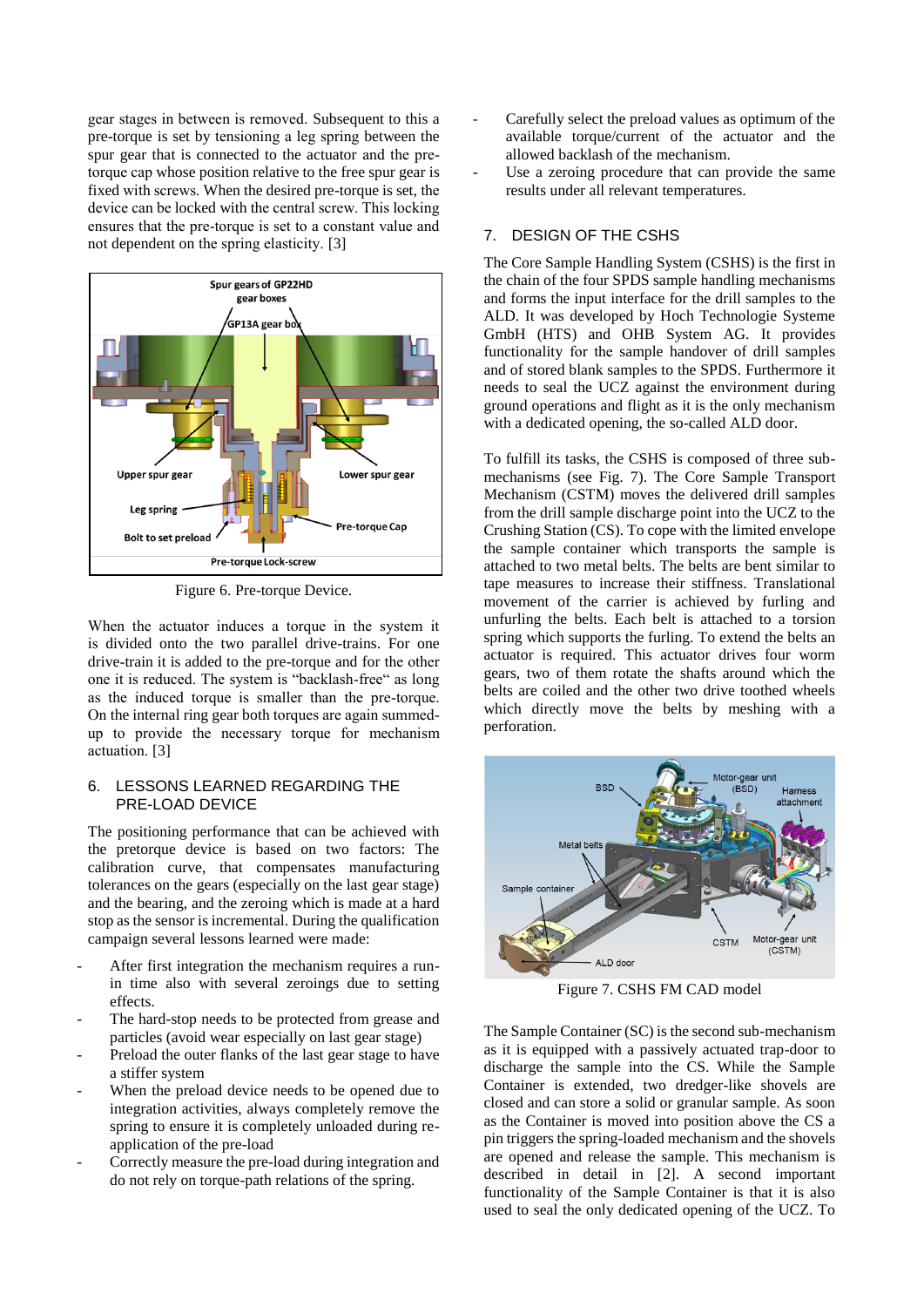do this, a static seal is implemented between the housing and the container's front. As the compression force for the seal cannot be applied through the belts a release bolt is introduced which also works as launch lock for the sample container.

The third sub-mechanism is the Blank Sample Dispenser (BSD). It is designed to provide a total of 6 ultraclean samples, the so-called blank samples. These are spherical ceramic samples with a known chemical composition used for instrument calibration on Mars. Each of these samples is stored individually in its own blister package in order to have them protected against contamination (see Fig. 8). The BSD is mounted on top of the CSHS directly above the interface between the CSHS and the CS. In doing so, the released blank sample drops directly through the opened shovels of the Sample Container into the CS. The blister packages are placed directly on the CSHS lid and each one is sealed against the UCZ. Releasing the blank samples is then realized by squeezing the blister packages with stamps in order to rupture the foil on the UCZ side, while keeping the remaining part of the blister intact to make sure that the UCZ stays sealed. For each of the blister packages there is an individual stamp placed and guided above it. The stamps are actuated by a wheel with a ramp which is rotated by an actuator. The ramp is designed in a way that it is possible to entirely compress one blister without moving any other stamp.



Figure 8. Section through Blister Package

### 8. LESSONS LEARNED OF THE CSHS QUALIFICATION TEST CAMPAIGN

During the integration and testing of the QM several lessons-learned were obtained. As indicated above the CSTM drivetrain consists of four worm gears driven by a single shaft. This shaft is supported by two ball bearings and is lead through a dynamic seal to connect it to the actuator (see Fig. 9). During the integration it was found that the drive shaft was blocked completely when all four worm wheels were installed. Investigation showed that the worm wheels were not manufactured correctly and that the distance between the axles did not leave sufficient clearance to compensate the over constraining by the four output shafts. As the correction of the positions of the axes requires a complete new housing this was also compensated by additional rework of the gears. After that rework the integration worked properly with the no-load torque being in the expected range.

In the FM design of the CSHS the following changes were applied:

- The tolerances of all components of the drive train (distances between axles, worm shafts and –wheels, support bracket) were reassessed to ensure proper functionality of the drive-train although it is overdetermined
- The corresponding worm shafts and wheels are not only ordered from the same manufacturer and initially sampled but are also delivered on a jig representing the correct positions and providing the possibility to test the correct meshing and functionality of the components prior to the integration (see Fig. 10).
- The possibility to adjust the axial position of the worm wheels with respect to the common worm shaft.



Figure 9. CSTM Drive Train



Figure 10. Example for jig to test gears

Another challenging item in the CSHS is the release bolt as extreme care needs to be taken during installation in order to ensure a reliable release. In the CSHS the release bolt is attached to the SC inside the UCZ while the actuator is mounted outside the housing. As the bolt is ruptured by stretching it, all parts in the load path need to be extremely stiff to not compensate the elongation of the actuator. Furthermore, in the specific design of the CSHS, it needs to be made sure that there are no gaps between components in the load path. During the first functional tests with the QM it was discovered, that this was the case when the actuator fully expanded without breaking the bolt. After inspecting the parts the root cause was identified as a gap between the Sample Container and the support structure. This was caused by the over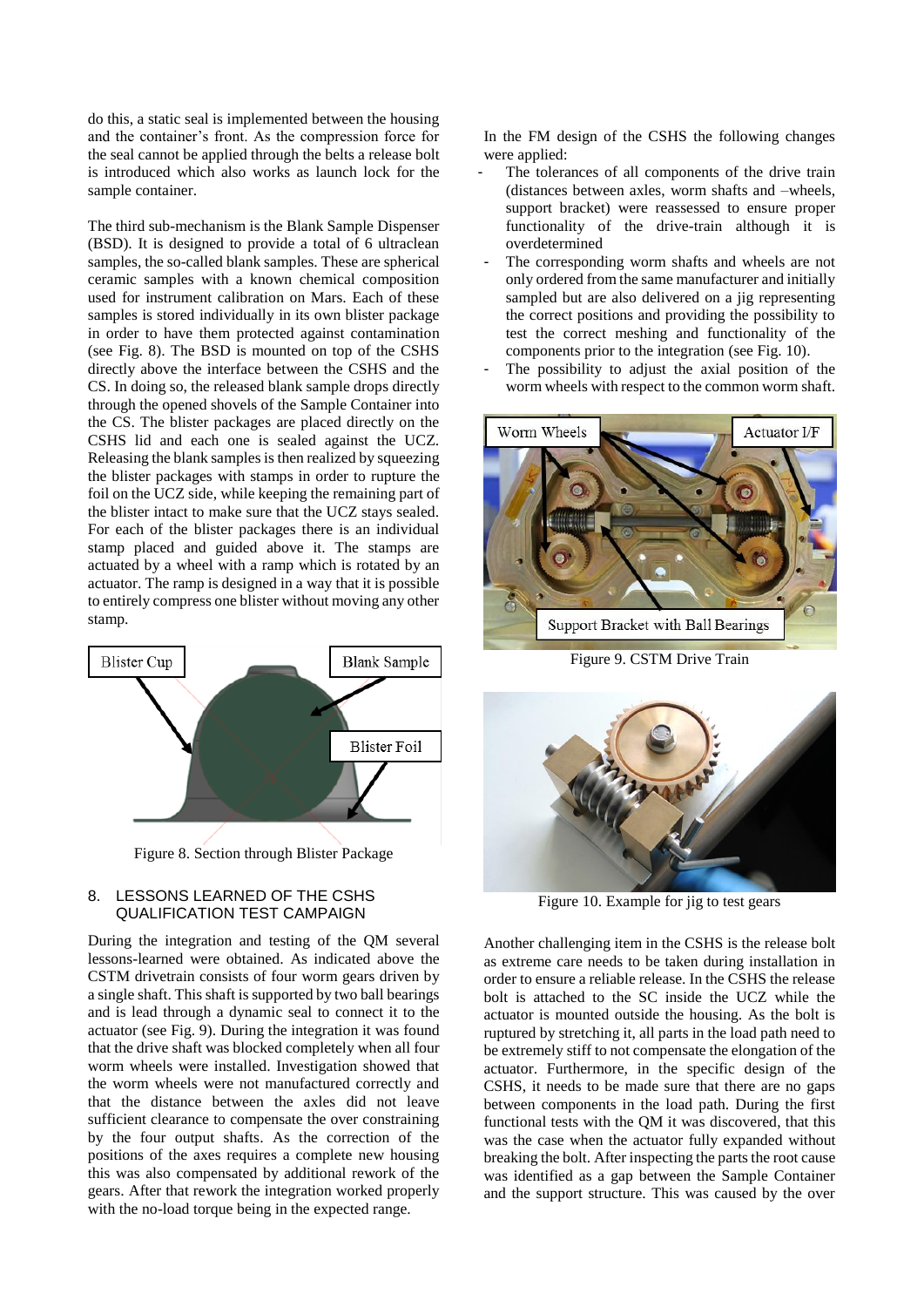determined mounting of the SC as it needs to compress the ALD Door Seal at its front and should have contact to the structure at its backside, in the so-called Cup/Cone interface, as well (see Fig. 11). As a stiff metallic O-ring shaped seal was initially planned for the ALD Door Seal the contact in the Cup/Cone interface was hard to achieve as there is no direct way of measuring the gap. Due to the stiffness of the seal and the high forces at the bolt also elastic deformations of the Housing, the SC and the other components like shim and cone need to be taken into account. And these deformation also depend on the torque with which the bolt is fastened. The investigation showed that the torque with which the bolt was fastened was too low as the parasitic torques were higher than expected which resulted in a decreased pretension. This was for example caused by missing coatings as the parts need to be compatible to the cleaning processes.



Figure 11. Section through the Release Bolt

As a result, the relation between torque and pretension was assessed in an additional test setup which included a load cell. The results showed that the torque needed to be increased significantly which increased the risk of breaking the bolt during integration. To cope with that risk a MGSE was developed to block the bolt's rotation and thus absorbing the torque.

From this failed attempt the following conclusions could be drawn:

- The load path of a release bolt needs to be as stiff as possible and only materials with a high compressive strength should be used.
- In complex designs it should be made sure that there will be no gaps, i.e. a way to measure or confirm the correct position is needed.
- A load cell to measure the pretension should be installed.
- If no load cell can be installed, the parasitic torques (nuts, seals, etc.) need to be assessed accurately.

Another issue with the release bolt is the shock that is induced in the system when the bolt breaks. When the shock at the CSHS was measured during the QM test campaign it was found that the levels exceeded the limits significantly especially at high frequencies. In an attempt to reduce the shock loads the release bolt was replaced by a significantly weaker one (i.e. with a reduced breaking load) which also required to change the ALD Door seal.

With the weaker bolt, the required compression of the metallic seal could not be achieved so a soft silicone seal was introduced. The shock loads however could be reduced.

The lesson learned from that is that tests of shock emitting components should always be carried out as early as possible in the design process as a reliable prediction is very difficult. Even if the design might not yet be fully flight like at the early testing at least the criticality of the shock can be evaluated and possible shock reduction measures can be foreseen already at an early development stage.

For extraterrestrial in-situ sample analysis the possibility to calibrate the instruments is important in order make sure that the setup is not contaminated or to prove that possible findings are genuine. The blank samples for ExoMars fulfill this task. The blister packages in which they are stored consist of two parts which are soldered together: the cup which holds the sample and the foil which breaks at an engraved pattern when the sample is pushed out. To be able to process the samples correctly the blister cups must not break to keep the UCZ intact. The manufacturing of the blister packages is challenging as the cups are made out of thin deep-drawn metal sheets. The samples are then added and the foil and cup are soldered together at high temperatures and under vacuum conditions. This process is not as accurate as it is desired, as cup and foil expand at high temperatures and therefore cannot be centered properly. For a reliable operation, the relative position of the blank sample and the breaking pattern is crucial. Furthermore the centering of the cups with respect to the stamps which push-out the sample is equally important.

During the CSHS QM test campaign the two consequential problems were faced, namely that the sample was either not delivered properly or got stuck in the blister package, or that the blister cup ruptured during the process. The analysis of these problems lead to the following results:

- The accuracy during the manufacturing process is important. If the process cannot be adapted sufficiently a selection has to be made out of a larger manufacturing batch.
- It is important not to pre-stress the packages during installation. In the QM Design a clearance fit between the blisters and the structure was not ensured. Some blister had to be slightly pressed into their conical seats, leading either to a rupture (see Fig. 12) of the cup or resulted in a stuck sample. A clearance fit (at all operational temperatures) is strongly recommended for reliable sample release operations.
- The geometry of the rupture pattern in the foil is important and needs to be adjusted with respect to the sample geometry. Also the correct position of the blister package with respect to the mechanism is crucial. Extensive tests in early phases are advisable.